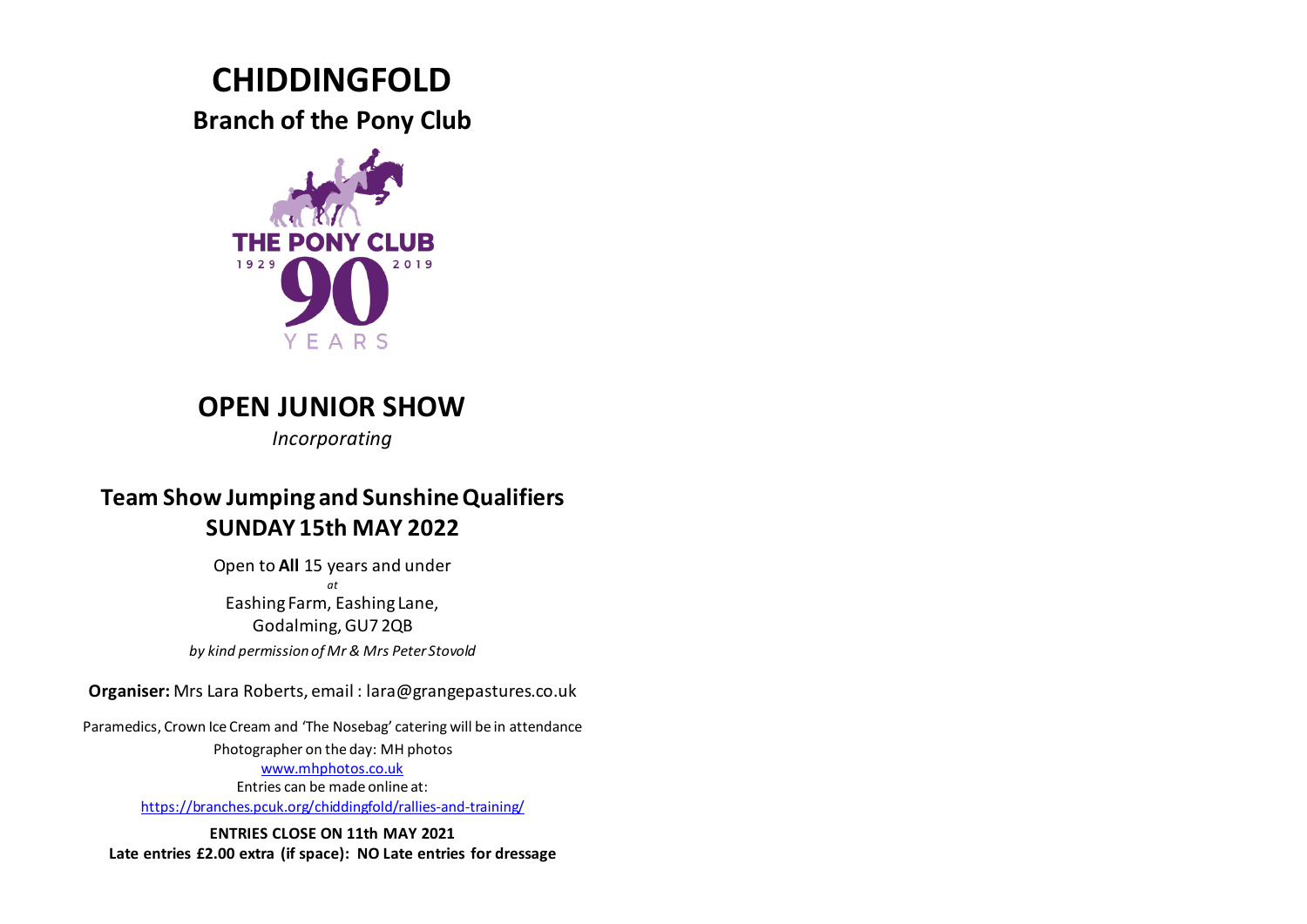## **Classes marked with are Sunshine Tour Qualifiers**

# **Ring 1**

**Show Jumping**

Commencing at 9am sharp

**If you compete in Ring 1 you may NOT compete in Ring 2 and combinations pony/rider must not have won any money in BS competitions. No leading or assistance in Ring 1.**

> Individual rosettes to 8th place. Team Rosettes to 6<sup>th</sup> place.

### **Class 4 Accumulator**

Jumps start at 50cm rising to an optional joker fence at 85cm. The complete course will be timed and bonus points will be added for clearing the joker.

Combinations **not** to have competed in a jumping competition at 85cmor above.

**Entry Fee : £12.00** 



**Class 5 80cm Novice Jumping**

Jumps approx 75cm in first round. Open to Individuals and teams.

**Single phase**. The course is in two parts [1] Not against the clock [2] Against the clock. **Competitors will jump both parts** unless eliminated and faults will be accumulative over the two parts. The winner will be the one with the least faults and the fastest  $2^{nd}$  phase time.

**Entry Fee : £12.00** 

## **Ring 2**

## **Mini Show Jumping**

Commencing at 9.30am Sharp

**If you compete in Ring 2 you may NOT compete in Ring 1 and combinations pony/rider must not have won any money in British Show Jumping Competitions. No leading please but gentle assistance in Ring 2 is permitted.**

### **Class 6 Clear round Jumping**

Fences start 30cm and to go up through the morning until 11.20am  **Entries on day only : £3 per round : £5 for two rounds**

### **Class 1 Horse and Hound**

#### **(Limited to 20 entries – enter early to avoid disappointment)**

Jumps approx. 40-50cm. The course will be in two parts. The first round will be jumped by the horse and rider and will then be followed by the dog and runner. Time will be added for knock downs. The winner will be the team with the fastest accumulative rounds.



**Class 2 60cm Jumping**

Jumps approx 60 cm in first round. Open to individuals and teams

#### **(No Spurs allowed in this class)**

**Single phase**. The course is in two parts [1] Not against the clock [2] Against the clock. **Competitors will jump both parts** unless eliminated and faults will be accumulative over the two parts. The winner will be the one with the least faults and the fastest  $2<sup>nd</sup>$  phase time.

Combinations entering Class 2 may not enter Classes 4 or 5.

**Entry Fee : £12.00**

### **Class 3 70cm Mini Jumping**

Jumps  $\frac{100}{2}$  approx 70cm in first round. Open to individuals and teams

**Single phase**. The course is in two parts [1] Not against the clock [2] Against the clock. **Competitors will jump both parts** unless eliminated and faults will be accumulative over the two parts. The winner will be the one with the least faults and the fastest  $2^{nd}$  phase time.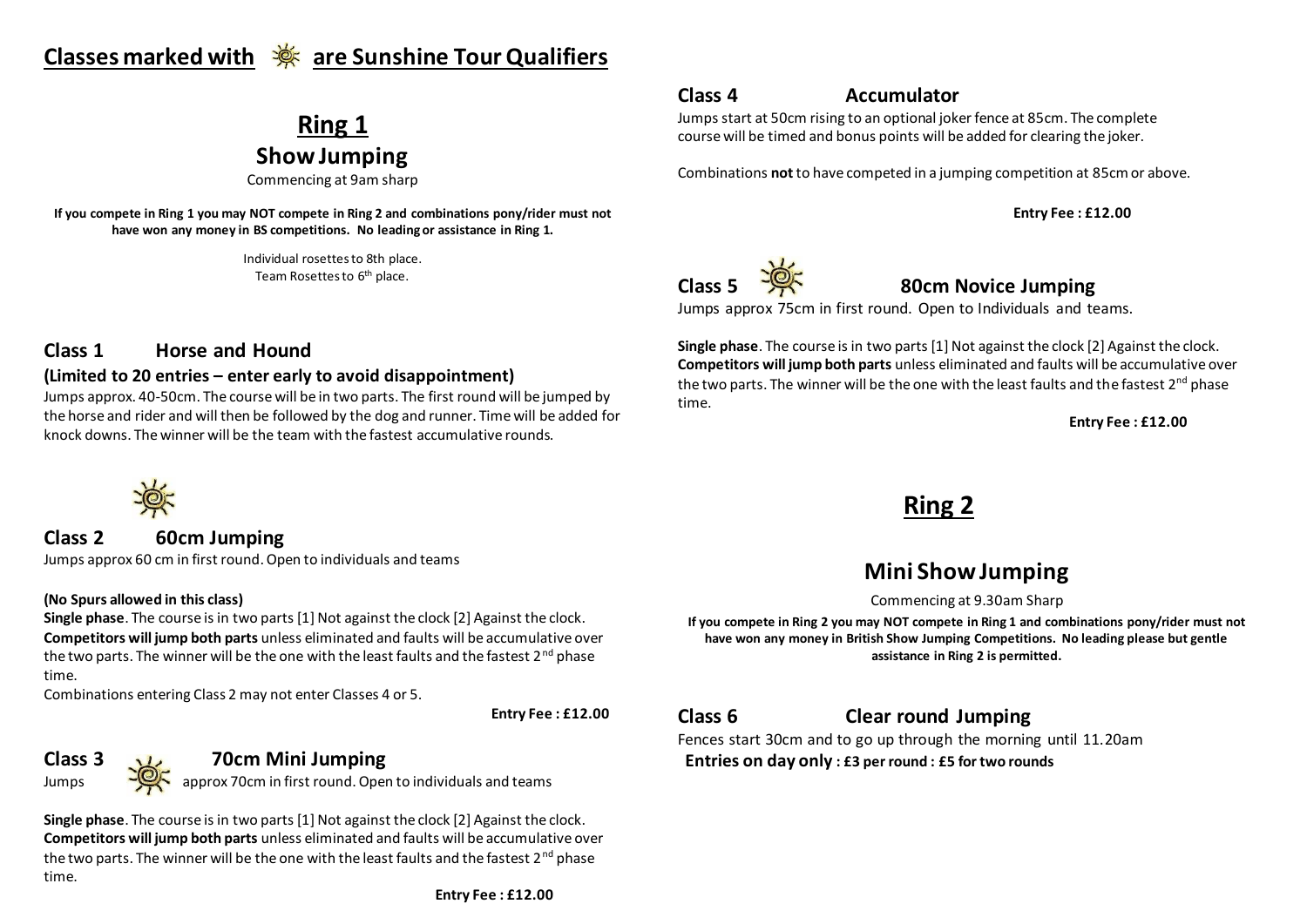### *To start at approx 11.30am:*



### **Class 7 Minimus Jumping**

Jumps approx 30-45cm in the first round. Open to individuals only. **(No Spurs allowed in this class). Ponies can be on the lead rein** Their will only be one round and this will not be timed. All clears will share first place.

**Entry Fee: £12.00**



.

### **Class 8 Mini-mini Jumping**

Jumps approx 45cm - 50cm in first round **(No Spurs allowed in this class.)** Combination not to have been placed in a jumping competition at 70cm or above. Teams of 3 or 4 with the best 3 scores to count.

> **Entry Fee £40.00 per team £10 per individual**

## **Ring 3**

### **Showing**

Commencing at 9.00am Sharp Rosettes to 6<sup>th</sup> place. Cups will be awarded to the highest placed Chiddingfold member

#### **Entry Fee : £12.00 per class**

# **Class 9 First Pony**

Riders 10 years and under, ponies 13.2hh and under. May not be led. No cantering except for individual shows if desired. Judged on manners not conformation

## **Class 10 Lead Rein Pony**

This class is strictly for genuine lead-rein riders only. Lead reins to be attached to the noseband.

## **Class 11 Weteran Pony**

For ponies 16 years and older, on or off the lead rein. **Age of pony** to be stated on entry form please.

## **Class 12 Small Pony Club Pony**

Ponies not exceeding 13.2hh. This will be split into 2 sections, A for lead rein ponies and B off the lead rein. Please state on entry which section. You **may** be required to jump one or two small fences but not obliged to.

### **Class 13 Large Pony Club Pony**

Ponies exceeding 13.2hh You **may** be required to jump one or two fences approx 60cm to 70cm

**Class 14 Fancy Dress**

**Use your imagination but all costumes must incorporate a suitable riding hat!**

## **Ring 4**

### **Dressage**

Commencing at 8.45am sharp until approx 12:30pm

**Entries will be limited so early entry essential**. NO Late entries can be accepted. **Riders not to have competed at a PC Grassroots Area Competition or have been placed at BD Preliminary level or above.**

Times will be available on www.chiddingfoldponyclub.com on Thursday 9<sup>th</sup> May.

**Plaiting today is optional**, but you will be expected to go at your allocated time. **Lead rein riders may enter Class 15. Please state on entry form if on the lead rein.**  The Pony Club rulebook 2019will apply. www.pcuk.org/index.php/disciplines/dressage

**Class 15a P.C. Walk & Trot Test (2022)**

**Class 15b (lead rein) P.C. Walk & Trot Test (2022)** 

**Class 16 P.C. Introduction to Dressage Test (2019)**

**Entry Fee: £12.00 per class**.